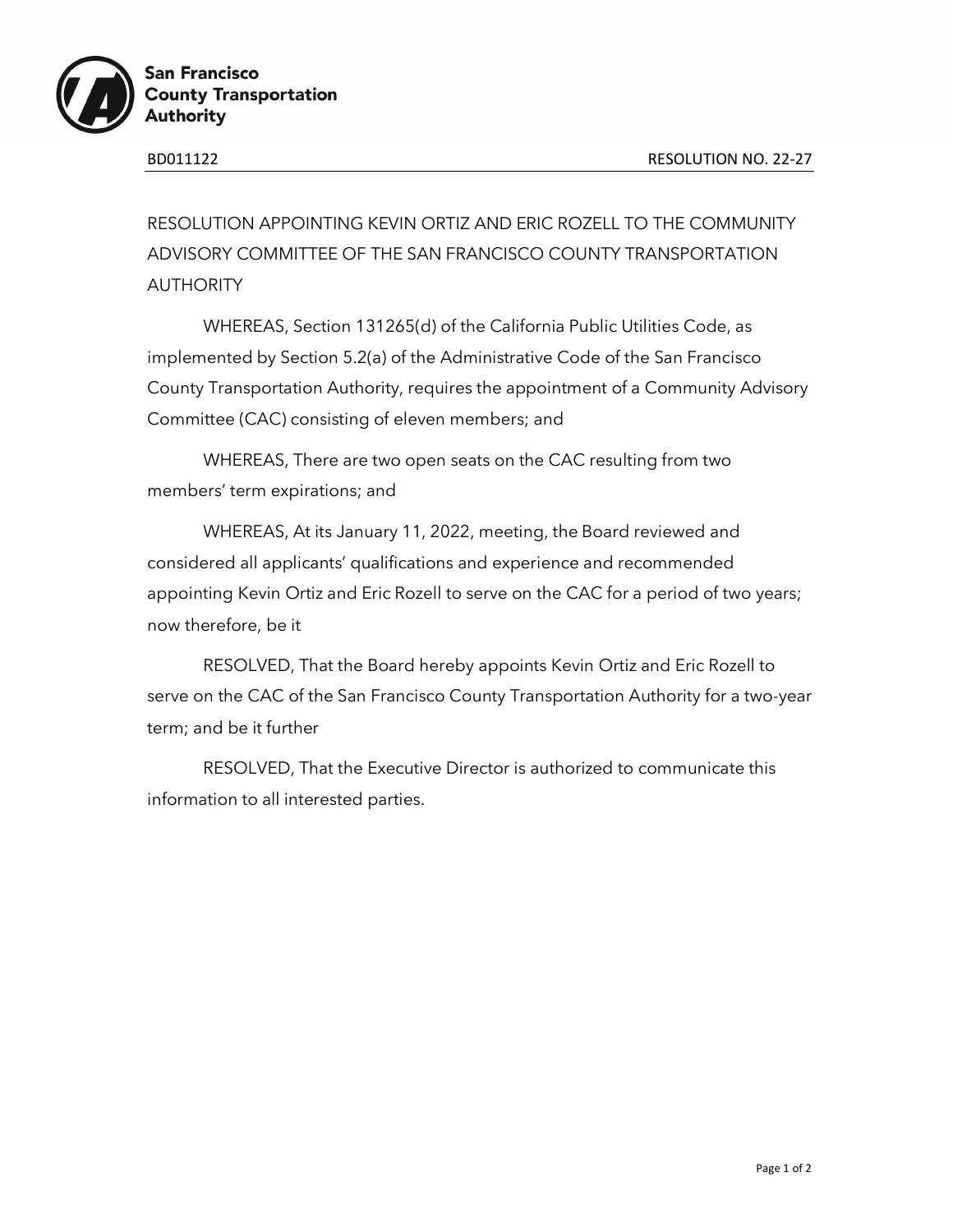

1455 Market Street, 22ND Floor, San Francisco, California 94103 415-522-4800 info@sfcta.org www.sfcta.org

# Memorandum

#### AGENDA ITEM 4

- DATE: January 5, 2022
- TO: Transportation Authority Board
- FROM: Maria Lombardo Chief Deputy Director
- SUBJECT: 01/11/2022 Board Meeting: Appoint Up to Two Members to the Community Advisory Committee

#### **RECOMMENDATION** □ Information **⊠** Action

Neither staff nor Community Advisory Committee (CAC) members make recommendations regarding CAC appointments.

# SUMMARY

There are three open seats on the eleven-member CAC requiring Board action. The vacancies are a result of the term expiration of Stephanie Liu (District 5 representative), Danielle Thoe (District 6 representative), and Kevin Ortiz (District 9 representative) who is seeking reappointment. There are currently 14 applicants to consider for the open seats (Attachment 2). We have agendized an action to fill up to two of the open seats at the January 11 Board meeting. We will agendize an item to appoint a District 5 representative at a future time as the District 5 office is currently seeking and reviewing potential CAC candidates.

☐ Fund Allocation

- ☐ Fund Programming
- ☐ Policy/Legislation
- ☐ Plan/Study
- ☐ Capital Project Oversight/Delivery
- ☐ Budget/Finance
- ☐ Contract/Agreement
- ☒ Other: CAC Appointment

# BACKGROUND

The Transportation Authority has an eleven-member CAC and members serve two-year terms. Per the Transportation Authority's Administrative Code, the Board appoints individuals to fill open CAC seats. Neither staff nor the CAC make recommendations on CAC appointments, but we maintain a database of applications for CAC membership. Attachment 1 is a tabular summary of the current CAC composition, showing ethnicity, gender, neighborhood of residence, and affiliation. Attachment 2 provides similar information on current applicants, sorted by last name.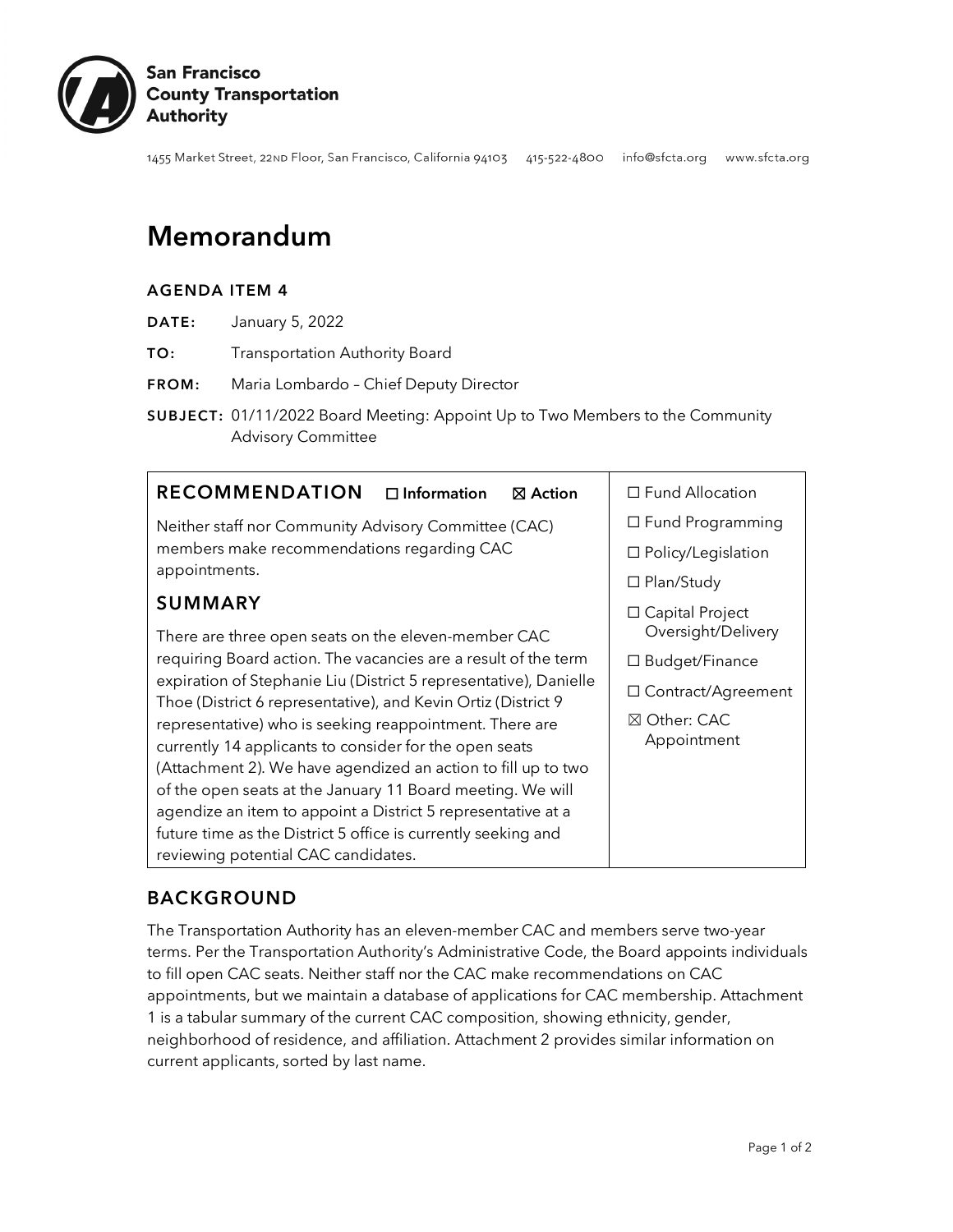

Agenda Item 4 Page 2 of 2

#### **DISCUSSION**

The selection of each member is approved at-large by the Board; however traditionally the Board has had a practice of ensuring that there is one resident of each supervisorial district on the CAC. Per Section 5.2(a) of the Administrative Code, the CAC:

> "…shall include representatives from various segments of the community, such as public policy organizations, labor, business, seniors, people with disabilities, environmentalists, and the neighborhoods, and reflect broad transportation interests. The committee is also intended to reflect the racial and gender diversity of San Francisco residents."

An applicant must be a San Francisco resident to be considered eligible for appointment. Applicants are asked to provide residential location and areas of interest but provide ethnicity and gender information on a voluntary basis. CAC applications are distributed and accepted on a continuous basis. CAC applications were solicited through the Transportation Authority's website, Commissioners' offices, and email blasts to community-based organizations, advocacy groups, business organizations, as well as at public meetings attended by Transportation Authority staff or hosted by the Transportation Authority. Applications can be submitted through the Transportation Authority's website at www.sfcta.org/cac.

All applicants have been advised that they need to appear in person before the Board in order to be appointed, unless they have previously appeared. If a candidate is unable to appear before the Board on the first appearance, they may appear at the following Board meeting in order to be eligible for appointment. An asterisk following the candidate's name in Attachment 2 indicates that the applicant has not previously appeared before the Committee.

### FINANCIAL IMPACT

The requested action would not have an impact on the adopted Fiscal Year 2021/22 budget.

# CAC POSITION

None. The CAC does not make recommendations on the appointment of CAC members.

### SUPPLEMENTAL MATERIALS

- Attachment 1 Matrix of CAC Members
- Attachment 2 Matrix of CAC Applicants
- Enclosure 1 CAC Applications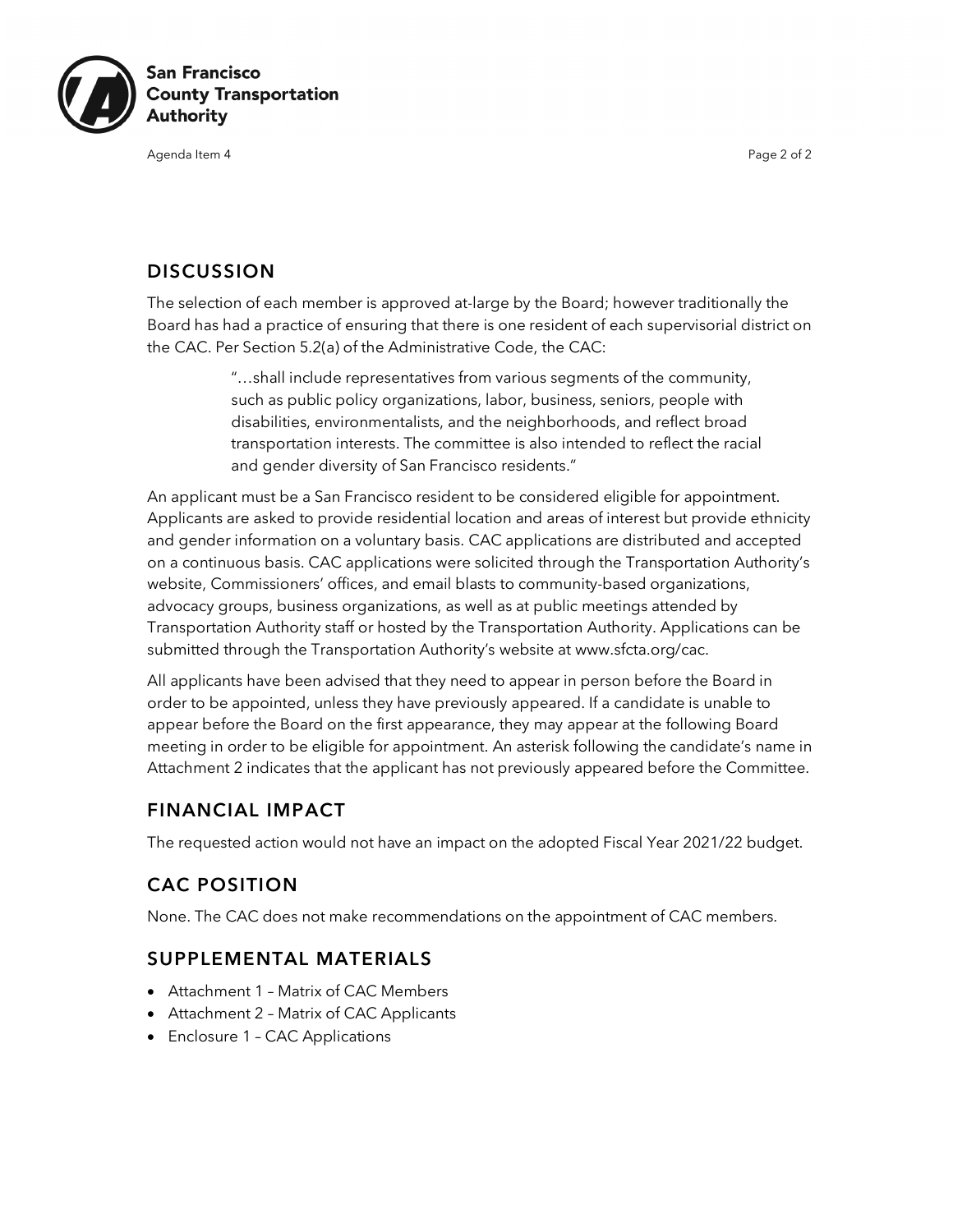| <b>Name</b>              | Gender | Ethnicity    | <b>District</b> | Neighborhood                 | <b>Affiliation</b>                                                                     | <b>First</b><br>Appointed | Term<br><b>Expiration</b> |
|--------------------------|--------|--------------|-----------------|------------------------------|----------------------------------------------------------------------------------------|---------------------------|---------------------------|
| <b>DISTRICT 5 VACANT</b> |        |              |                 |                              |                                                                                        |                           |                           |
| <b>DISTRICT 6 VACANT</b> |        |              |                 |                              |                                                                                        |                           |                           |
| Kevin Ortiz              | M      | H/L          | 9               | Mission                      | Neighborhood, Public Policy                                                            | Dec 19                    | Dec 21                    |
| Peter Tannen             | M      | $\mathsf{C}$ | 8               | Inner Mission                | Environmental, Neighborhood, Public Policy                                             | Feb 08                    | Feb 22                    |
| John Larson, Chair       | M      | <b>NP</b>    | 7               | Miraloma Park                | Environment, Neighborhood, Public Policy                                               | Mar 14                    | Mar 22                    |
| Nancy Buffum             | F      | $\mathsf C$  | 4               | Sunset                       | Business, Disabled, Environment, Labor,<br>Neighborhood, Public Policy, Senior Citizen | Sept 20                   | Sept 22                   |
| <b>Robert Gower</b>      | M      | $\mathsf C$  | 11              | <b>Mission Terrace</b>       | Disabled, Environment, Neighborhood, Public<br>Policy, Senior Citizen                  | Oct 20                    | Oct 22                    |
| David Klein, Vice-Chair  | M      | $\mathsf C$  |                 | Outer Richmond               | Environment, Labor, Neighborhood, Public<br>Policy, Senior Citizens                    | Oct 20                    | Oct 22                    |
| Jerry Levine             | M      | $\mathsf C$  | $\overline{2}$  | Cow Hollow                   | Business, Neighborhood, Public Policy                                                  | Nov 18                    | <b>Nov 22</b>             |
| Rosa Chen                | F      | Α            | 3               | Chinatown                    | Business, Disabled, Environment,<br>Neighborhood, Public Policy, Senior Citizen        | Mar 21                    | Mar 23                    |
| Sophia Tupuola           | F      | <b>NH</b>    | 10              | <b>Bayview Hunters Point</b> | Business, Disabled, Environment, Labor,<br>Neighborhood, Public Policy, Senior Citizen | Mar 19                    | Mar 23                    |

# COMMUNITY ADVISORY COMMITTEE MEMBERS <sup>1</sup>

\*A - Asian | AA - African American | AI - American Indian or Alaska Native | C - Caucasian | H/L - Hispanic or Latino | NH - Native Hawaiian or Other Pacific Islander | NP - Not Provided (Voluntary Information)